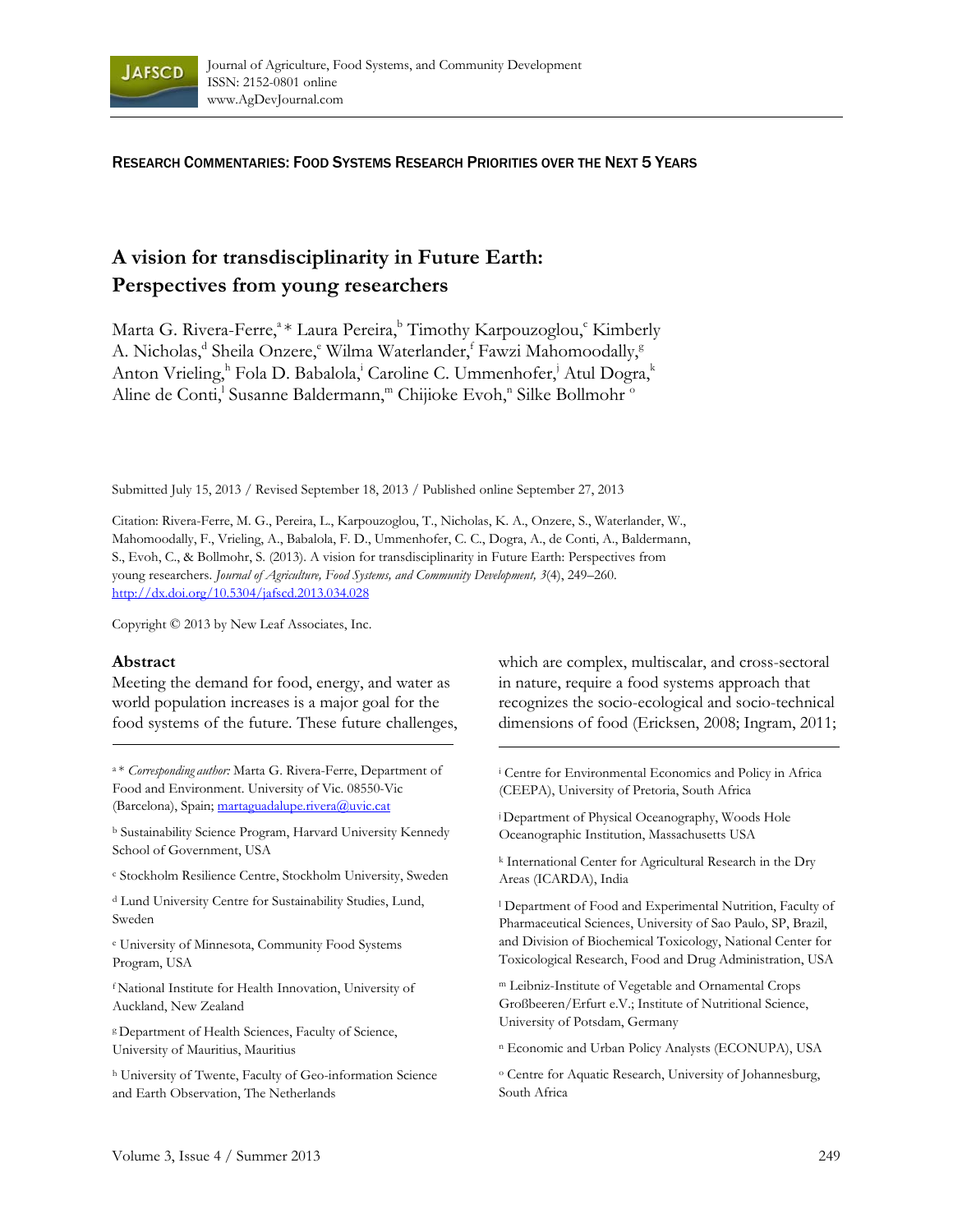Rivera-Ferre, 2012). The United Nations' Future Earth Program aims to provide a new platform for consolidating the knowledge required for societies to transition to global sustainability (Future Earth Transition Team, 2012). In this paper, we explore how Future Earth could become a vehicle for inspiring the production of new research ideas and collaborations for sustainably transforming the future food system. We do this on the basis of a synthesis of views from 28 young (below 40 years old) food system scientists, representing five continents. Their expertise comes from disciplines including food engineering, agronomy, ecology, geography, psychology, public health, food politics, nutritional science, political science, sociology and sustainability science. This paper begins with an outline of the institutional framework of Future Earth and how it might support innovative transdisciplinary research on food systems, and the position of young scientists within this framework. Secondly, we outline the key insights expressed by the young scientists during the Food Futures Conference in Villa Vigoni, Italy, in April 2013, including the core research questions raised during the meeting as well as some of the challenges involved in realizing their research ambitions within their professional spheres.

# **Keywords**

agri-food systems research, Future Earth, sustainability, trandisciplinarity

## **Introduction**

In 2009, the UK's chief scientific advisor, Sir John Beddington, referred to the "perfect storm" of food, energy, and water crises that the world will be facing by 2050. The expected population of around 9.3 billion by 2050 (United Nations, Department of Economic and Social Affairs, 2012), combined with increasing affluence, mean that the world will need to produce around 50 percent more food and energy, and that fresh water demand will rise by 30 percent (Beddington, 2009) if current consumption habits do not change. Meeting this demand to produce food, fuel, and fiber while maintaining or increasing social and environmental sustainability in the face of global environmental change (GEC), continuing population growth, changes in water

availability, and competition between different land uses, is a major goal for the food systems of the future (Godfray et al., 2010; Misselhorn, Aggarwal, Ericksen, Gregory, Horn-Phathanothai, Ingram, & Wiebe, 2012; Tilman, Christian, Jason, & Belinda, 2011). These future challenges, which are complex, multiscalar, and cross-sectoral in nature, require a food systems approach that recognizes the socioecological and socio-technical dimensions of food (Ericksen, 2008; Ingram, 2011; Rivera-Ferre, 2012). This approach emphasizes the urgency of fostering innovative ways of thinking (Pretty, Toulmin, & Williams, 2011; Rockström, Sachs, Öhman, & Schmidt-Traub, 2013). That is, for radical change to succeed, innovation has to play a more central role in defining the research and policy agenda to determine food futures. The involvement of a broader set of actors is required, which entails rethinking how to transform our current academic institutions to support transdisciplinary research, including academic reward systems and acceptance of the value of new types of research (Mooney, Duraiappah, & Larigauderie, 2013).

 The Future Earth Program, a 10-year international research program launched in June 2012 at the United Nations (UN) Conference on Sustainable Development (Rio+20), aims to provide a new platform for consolidating the knowledge required for societies to transition to global sustainability (Future Earth Transition Team, 2012). In this paper, we explore how Future Earth could become a vehicle for inspiring the production of new research ideas and collaborations for sustainably transforming the future food system. We do this on the basis of a synthesis of views from 28 young (below 40 years old) food system scientists, representing five continents. Their expertise comes from disciplines including food engineering, agronomy, ecology, geography, psychology, public health, food politics, nutritional science, political science, sociology and sustainability science. In April 2013 these scientists came together under the auspices of the Future Earth program at the Food Futures Conference in Villa Vigoni, Italy, in order to seek bridges across their disciplines and to begin to think collectively about food futures. The aim of the meeting was to bring together fresh voices from different regions of the world to discuss the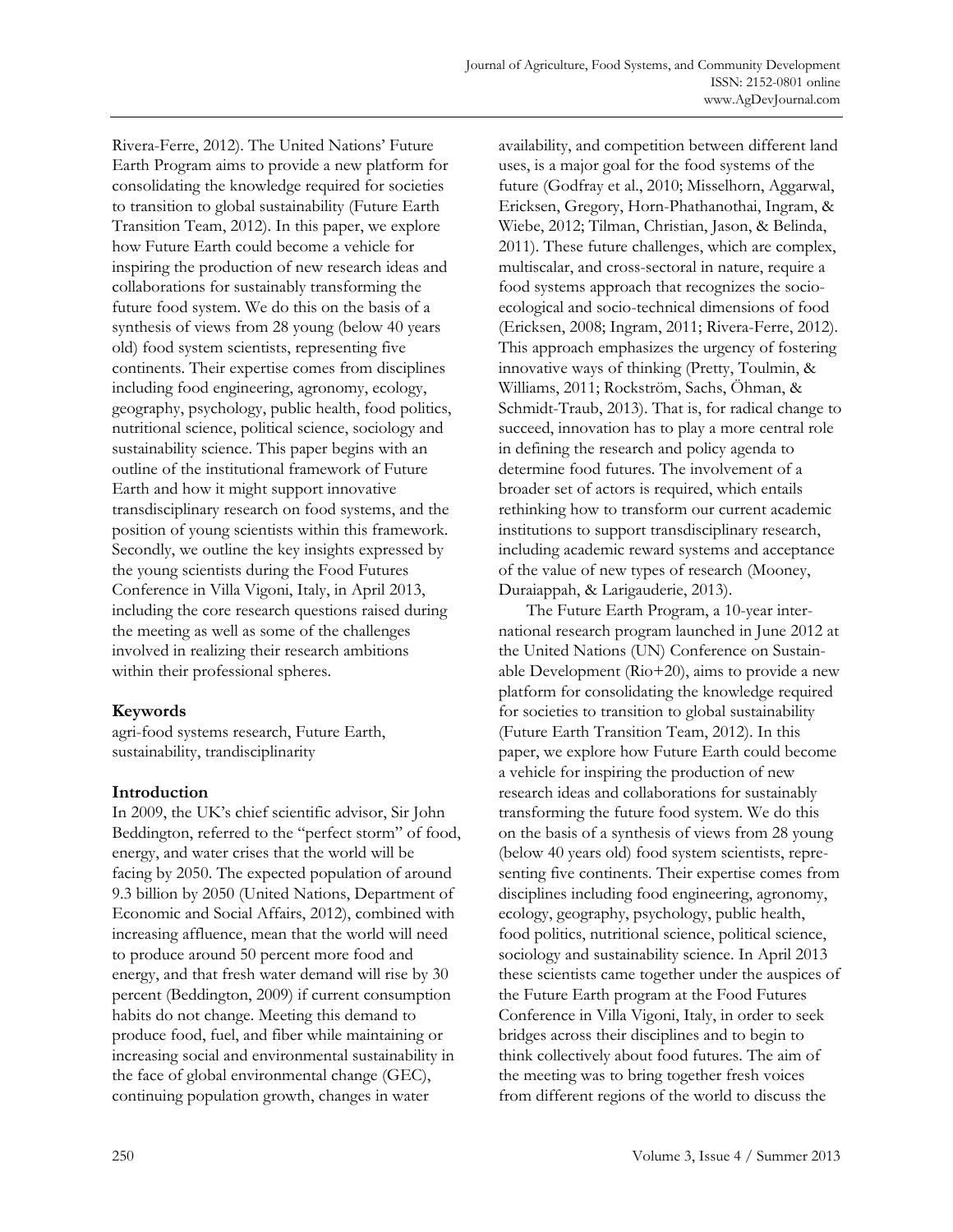



type of research and systemic change, including future research questions, that are needed to cultivate food sustainability. This paper begins with an outline of the institutional framework of Future Earth and how it might support innovative transdisciplinary research on food systems, and the position of young scientists within this framework. Secondly, we outline the key insights expressed by the young scientists during the Food Futures Conference, including the core research questions raised during the meeting as well as some of the challenges involved in realizing their research ambitions within their professional sphere.

 We hope that the views of the scientists expressed in this paper can feed into the Future Earth program and activities in a way that can encourage greater involvement by young scientists in the process of formulating suitable research areas, questions, and pathways for sustainable food system research and practice.

## **The Future Earth Program**

Since 2011 the International Council for Science (ICSU) and International Social Science Council

(ISSC) have been involved in many consultative processes to design a new international framework for conducting integrated science that will have relevance at both the national and global levels. This framework, called Future Earth, builds upon and integrates several pre-existing global environmental change programs: the World Climate Research Programme (WCRP), the International Geosphere-Biosphere Pro-

gramme (IGBP), the International Human Dimensions Programme (IHDP), DIVERSITAS (biodiversity conservation), and the Earth System Science Partnership (ESSP). Future Earth is supported by funding bodies such as the Belmont Forum and larger UN organizations including the United Nations Development Program, (UNDP), the United Nations Environmental Program (UNEP), the United Nations Educational, Scientific and Cultural Organization (UNESCO) and the United Nations University (UNU).<sup>1</sup> It endeavors to expand significantly beyond the existing global networks and engage new institutions and researchers (Future Earth Transition Team, 2012).

 The Future Earth vision is represented by a **conceptual framework** that describes an interconnected system in which both natural systems and human activities are driving changes in the regional and global environment affecting human well-being (figure 1). These interactions take place across a range of temporal and spatial scales. The framework emphasizes the challenge of under-

 $\overline{a}$ 

Adapted from Future Earth Transition Team (2013).

<sup>1</sup> http://www.icsu.org/future-earth/who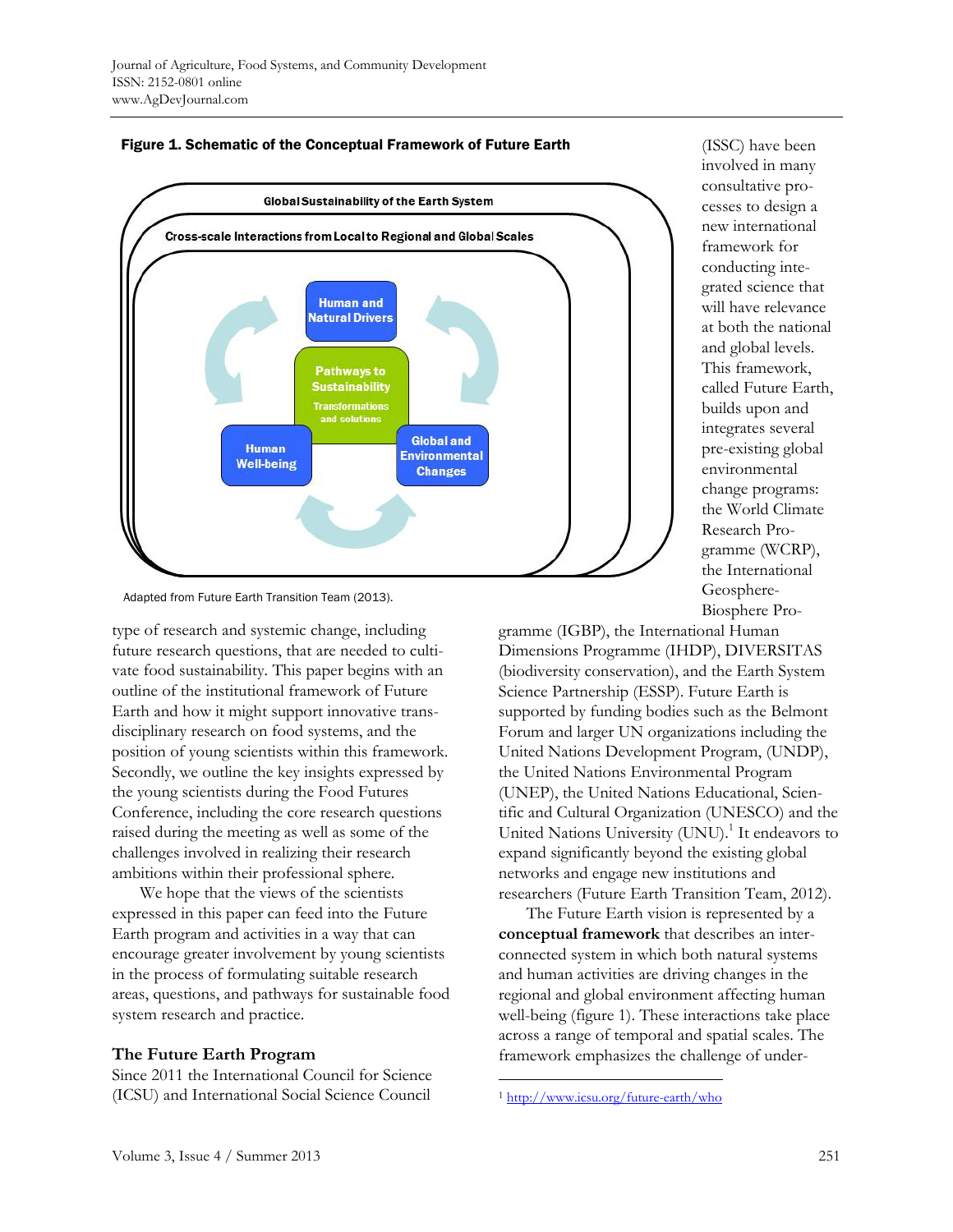standing and exploring avenues for human development within Earth system boundaries by fostering transdisciplinarity (Future Earth Transition Team, 2013). Future Earth's overarching framework therefore provides a sound basis for adopting a more holistic approach toward food system research that resonates with the socioecological systems approach inherent in the concept of food systems. This is reflected in the program's three thematic areas: *Dynamic Planet, Global Development*, and *Transformation towards Sustainability*. The framework aims to be innovative and open, particularly with regard to the importance of human values on sustainability, and explores what institutional, economic, social, technological and behavioral changes can enable effective steps toward global sustainability.

# **Fostering Transdisciplinarity Within Future Earth**

Future Earth aspires to motivate scientists from all disciplines to work together, but also to broaden their networks beyond the research community in order to include other stakeholders and coproducers of knowledge. In food systems this could refer, for example, to the integration of farmers' traditional knowledge systems in current research, as well as to the engagement with agrofood companies, civil society, and policy-makers (e.g., McIntyre Herren,, Wakhungu, & Watson, 2009; United Nations Global Compact Office,, 2008). One important element to consider regarding the participation of different actors in science toward sustainability is to recognize the power of these actors in the participation process. In particular, power dynamics may affect the implementation and quality of participation, ranging from manipulation of local actors to self-mobilization of communities (Darnhofer, Gibbon, & Dedieu, 2012; Pretty, 1995). As a result, two cross-cutting approaches within the Future Earth vision emerged as being crucially significant for advancing food system research and were discussed extensively during the Food Futures Conference: first, the codesign of research agendas with stakeholders (transdisciplinarity); and second, innovative communication models for high-impact research.

Against this backdrop, the Food Futures

Conference explored the dynamics of conducting and communicating transdisciplinary research on food system sustainability from scientists to a variety of stakeholders, including farmers, distributors, and policy-makers. What became clear, however, during the Food Futures Conference was that success will depend on much more than the novel institutional framework proposed by Future Earth. New pathways are needed where scientists inform, but do not drive, the research agenda singlehandedly. Essentially, the process of decisionmaking around food needs to become more socially and culturally sensitive, and political incentives and constraints need to be more clearly articulated within the Future Earth framework. The difficulties of mobilizing the humanities and social sciences to tackle what has traditionally been seen as a problem within the natural sciences requires fundamental reform of how these disciplines engage with each other (Palsson et al., 2013). There is a need for a more critical appreciation of what types of knowledge are required to create a sustainable food system; including multiple stakeholders with "expert" opinions will require a shift in the way that research is conducted in this field.

 Along these lines, it was recognized that networking events for early-career researchers are clearly an important step in fostering a culture of inter- and transdisciplinary research. However, young scientists in the Food Futures Conference reported that in their respective institutions, transdisciplinarity is not always valued by their colleagues, nor does a transdisciplinary research profile necessarily encourage upward career mobility. In particular, they emphasized that the traditional incentives to publish in journals recognized by departments that grant tenure tend to focus on disciplinary and departmental approaches to publication, and that the pressure to publish as well as to perform teaching and service duties during the tenure process can discourage developing innovative research (Mooney et al., 2013).

 This is a concern with serious implications for the Future Earth program. If the research questions outlined below are to be pursued by young scientists, then addressing these concerns is of the utmost importance, particularly in terms of the capacity of Future Earth to support initiatives that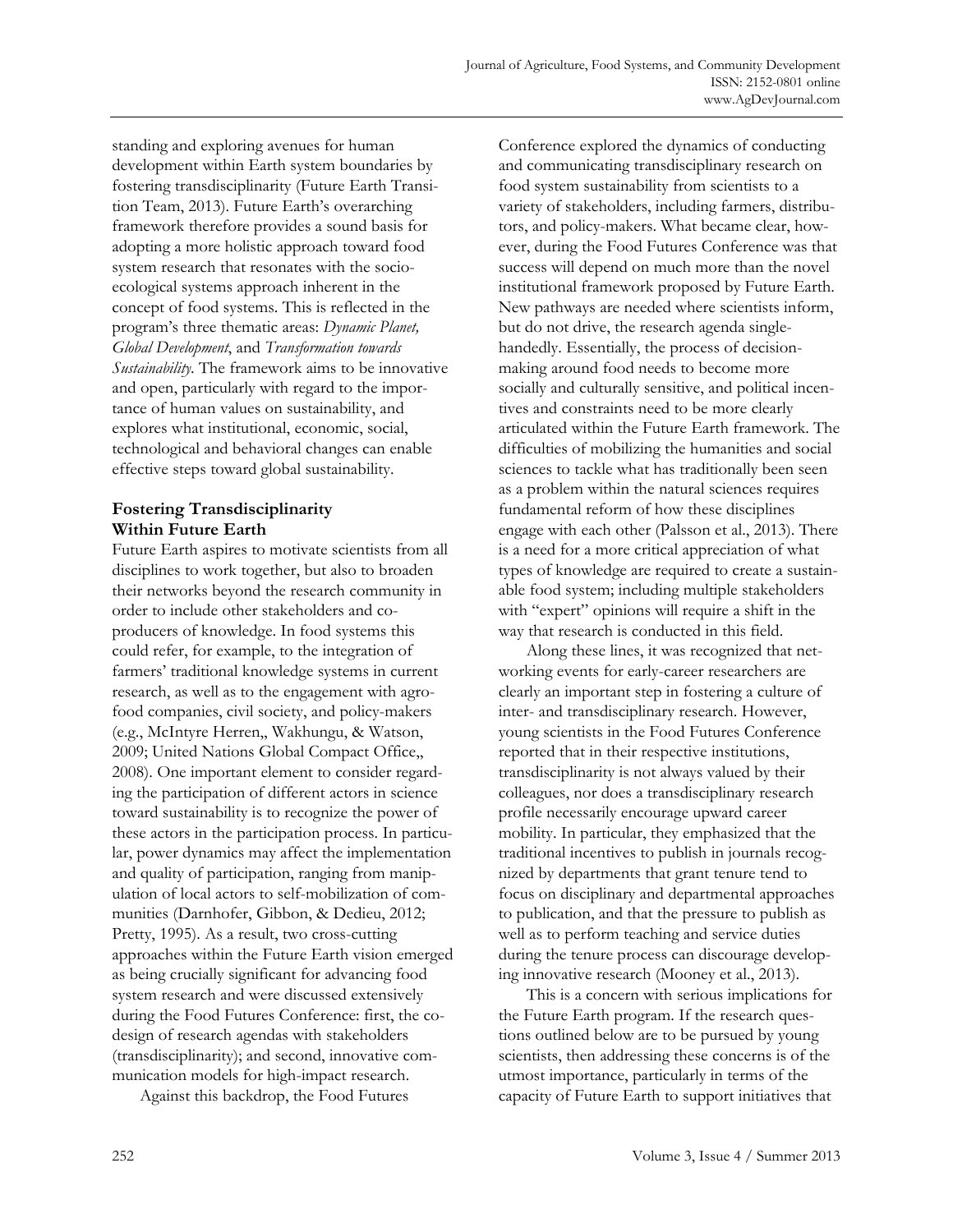can foster greater recognition of transdisciplinary research within research institutions and universities. In particular, this includes encouraging young scientists to pursue these opportunities as they begin their careers. In addition to sponsoring networking events, these initiatives could include funding for working groups to write papers and proposals on interdisciplinary topics, support for travel to present interdisciplinary work at conferences or participate in research exchanges with other universities, and for professional development training in communication and leadership to advance young scientists' careers.

# **Research Questions Raised During Food Futures**

A major goal of the Food Futures Conference was to bring young scientists together in a environment conducive to identifying key research questions in the area of food futures. This was accomplished through action research tools, such as World Café meetings and small- and large-group brainstorming and visioning sessions (figure 2). The young scientists took full advantage of this, and with a broad view of the entire food system they brought their many diverse research and personal backgrounds together to highlight and prioritize questions for addressing future challenges regarding the food system.

 What follows is the set of questions that arose during the Food Futures Conference, which we present in comparison with a previously published synthesis of questions for global agriculture (Pretty et al., 2010). These questions were drawn from senior representatives of major agricultural organizations, professional scientific societies, and nongovernmental organizations. The submitted questions were sorted into 14 themes relating to different priority areas for research, such as climate change, use of fertilizers in agriculture, crop production systems and technologies, changing consumption patterns and health (Pretty et al., 2010). Table 1 in the appendix outlines the degree of overlap between the questions raised by young scientists through the participatory processes at the conference, and the research themes raised by the experts who contributed to the Pretty et al. (2010) article.

 Before discussing the different implications of this comparison of research questions, it is important to consider the methodological differences that naturally resulted in different priorities. We had fewer than 600 questions. All our questions were developed on-site, and coding, sorting, and categorizing of the questions were done at the meeting. Our questions came out of sessions with different themes (Dynamic Planet, Global Development, and Transformation to Sustainability) and were elicited in a range of participatory and dynamic approaches (World Cafés, etc.). Pretty et al. (2010) solicited questions from experts who were not present in one place at one time, had more experts sort and categorize the questions who selected the five most important questions in each





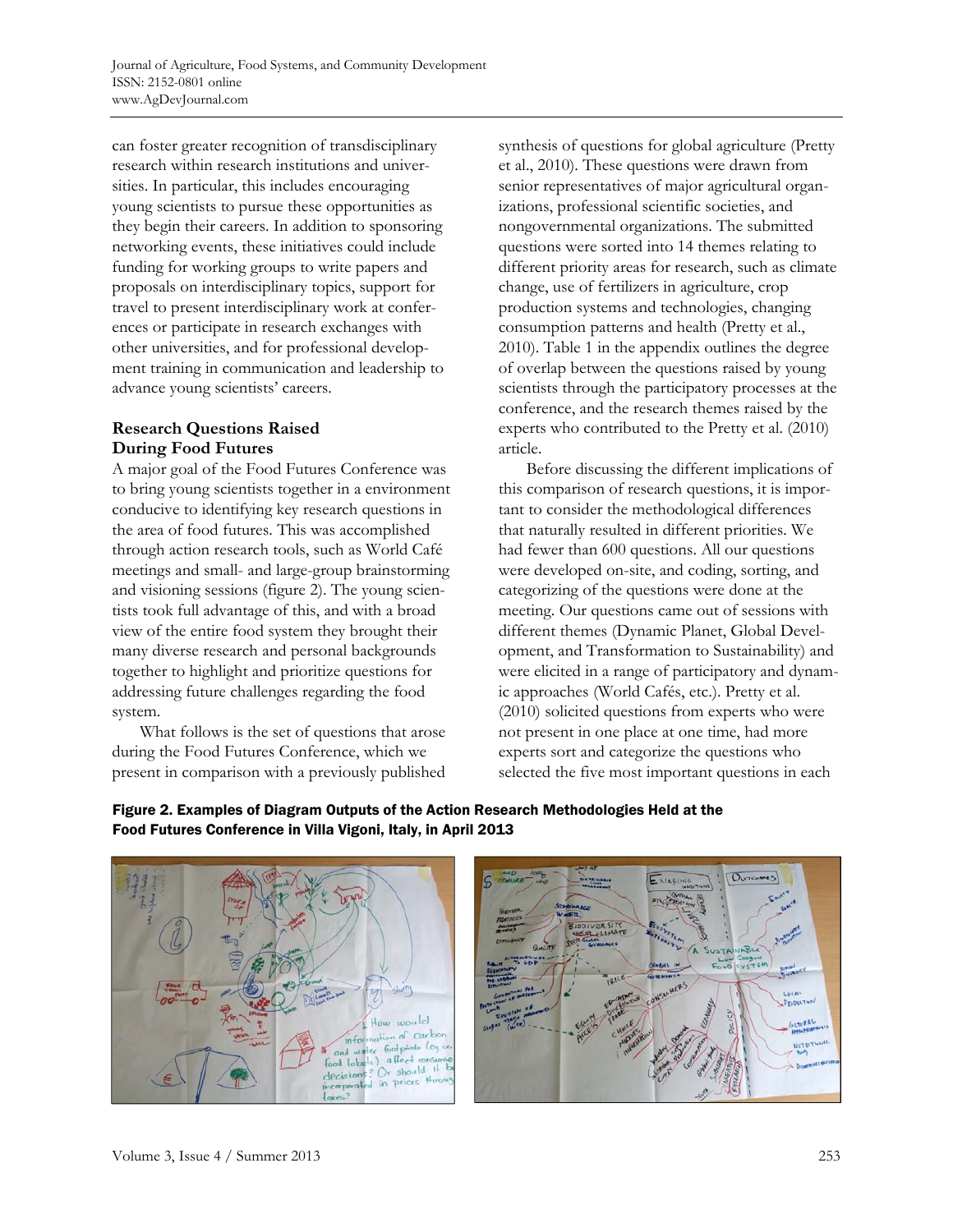category, plus add a few more through discussion, to arrive at the agreed-upon number of 100 questions total. This process ensured a rough balance between the number of questions per theme. It is also important to consider that the two groups had different goals. We were explicitly encouraged to be bold, transformative, integrative in our thinking, and were selected for demonstrating this kind of thinking; the experts in Pretty et al. (2010) presumably selected questions more aligned with their disciplines.

 In comparing our eight themes with the 14 from Pretty et al. (2010), several of them aligned directly (e.g., Institutions and Governance, Power Dynamics), some were clearly related (e.g., Information and Knowledge Sharing vs. Social Capital, Gender and Extension), and two of the themes did not align well with the existing framework (Metrics and Transformation) (table 1). It is particularly notable that young scientists did not come up with a theme focused on purely natural–science aspects, such as climate, soil, or biodiversity (columns a, b, and c), and that the majority of the themes explicitly included actors or stakeholders (e.g., farmers, power dynamics), reflecting a more integrated focus. This alignment also shows that all our research questions could be related to one or more of the themes from Pretty et al. (2010); more than half (24 out of 40) could be related to more than one theme, demonstrating the interdisciplinary nature of the questions from the young scientists. By far the theme most prevalent in our questions was governance (column k, table 1), with 17 related questions coming from every category, except Efficiency. The next most popular theme was consumption patterns and health (column n), appearing in 11 of our questions.

 Clearly, while the Pretty et al. (2010) research questions covered wider ground in terms of the themes they touched upon, the questions raised at the conference were much more cross-cutting in terms of the thematic areas they described. There were also gaps in our questions; questions relating to livestock and fishing systems and to pests and disease management were explicitly lacking, although as shown in table 1 in the appendix they can be related to broader general questions. The conference questions did highlight that there are

some overarching concerns about doing transdisciplinary research on the food system that are not necessarily reflected in the Pretty et al. (2010) paper. The young scientists alluded more to the need to explore how to motivate people to create a culture of sustainability as a first priority. Furthermore, they articulated the need for new methodologies and metrics to address future challenges to conduct research that is relevant for individuals it concerns (e.g., farmers and consumers). This exercise shows that future research questions highlight the importance of being able to take up new perspectives, especially those that do not fit into established disciplinary paradigms. As table 1 indicates, there is clearly a hitherto unexplored space to incorporate previously underrepresented viewpoints on culture, personal and communal belief structures, norms, and behaviors.

## **Conclusions**

The opportunity for gathering the questions raised by the young scientists at Villa Vigoni is the first step toward achieving a research agenda on food futures that could effectively meet the challenges that the food system faces. In facing the complexity of the theme itself, furthering understanding about issues regarding the future of food is possible only when experts from different areas are given a platform to communicate across disciplines and between different geographical regions.

 This paper elucidates that merely setting out research questions and bringing researchers together is insufficient alone. Relationships between researchers in different disciplines from across the world need to be cultivated and allowed to develop continually in order to strengthen transdisciplinary engagement. This will require strengthening institutional support and providing greater incentives to encourage the next generation of scientists to tackle some of the world's most pressing food sustainability problems (e.g., food security, climate change, etc.). Future Earth can play a decisive role in realizing this vision by facilitating new types of processes for "risky" research and policy-making. The next step is to start addressing some of the barriers to transdisciplinarity that sit at the heart of an academic infrastructure that has its foundation in disciplines.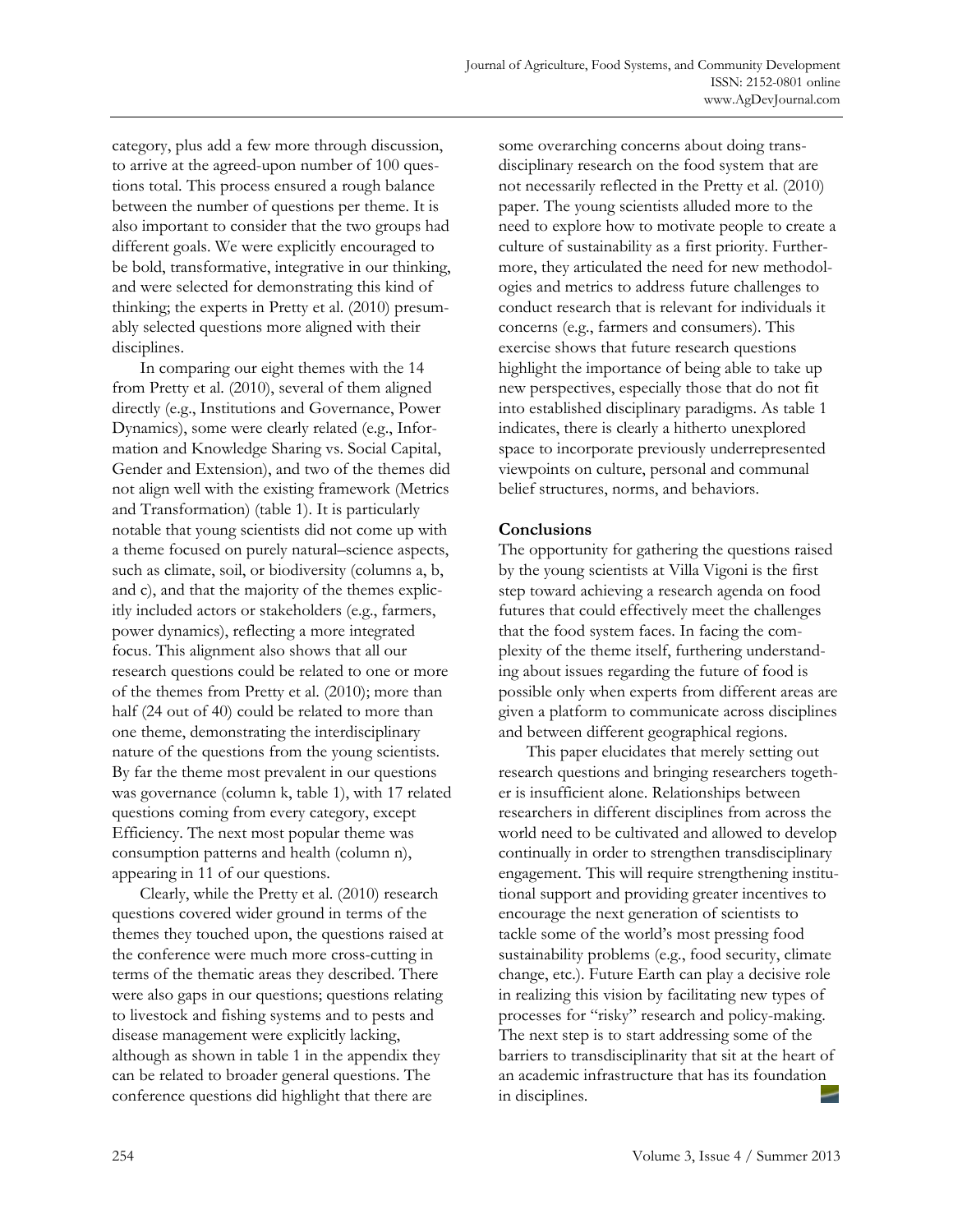Journal of Agriculture, Food Systems, and Community Development ISSN: 2152-0801 online www.AgDevJournal.com

# **References**

- Beddington, J. (2009). *Food, energy, water and the climate: A perfect storm of global events?* London: Government Office for Science. Retrieved from [http://www.bis.gov.uk/assets/bispartners/](http://www.bis.gov.uk/assets/bispartners/goscience/docs/p/perfect-storm-paper.pdf)  goscience/docs/p/perfect-storm-paper.pdf
- Darnhofer, I., Gibbon, D., & Dedieu, B. (2012). *Farming Systems Research: An approach to inquiry.* Retrieved from http://www.wiso.boku.ac.at/fileadmin/ [\\_/H73/H733/pub/Ika/2012\\_FSR\\_Inquiry.pdf](http://www.wiso.boku.ac.at/fileadmin/_/H73/H733/pub/Ika/2012_FSR_Inquiry.pdf)
- Ericksen, P. J. (2008). Conceptualizing food systems for global environmental change research. *Global Environmental Change, 18*(1), 234-245. http://dx.doi.org/10.1016/j.gloenvcha.2007.09.002
- Future Earth Transition Team. (2012). *Future Earth: Research for global sustainability. A framework document.* Retrieved from the ICSU website: http://www.icsu.org/future-earth/mediacentre/relevant\_publications
- Future Earth Transition Team. (2013). *Draft initial design report.* Retrieved from the ICSU website: http://www.icsu.org/future-earth/mediacentre/relevant\_publications
- Godfray, H. C. J., Beddington, J. R., Crute, I. R., Haddad, L., Lawrence, D., Muir, J. F., Pretty, J., Robinson, S., Thomas, S. M., & Toulmin, C. (2010). Food security: The challenge of feeding 9 billion people. *Science, 327,* 812–818. http://dx.doi.org/10.1126/science.1185383
- Ingram, J. (2011). A food systems approach to researching food security and its interactions with global environmental change. *Food Security, 3*(4), 417–431. http://dx.doi.org/10.1007/s12571-011- 0149-9
- McIntyre, B. D., Herren, H. R., Wakhungu, J., & Watson, R. T. (Eds.). (2009). *Agriculture at a crossroads: Synthesis report* (Vol. 7 for the International Assessment of Agricultural Knowledge, Science and Technology for Development). Washington, D.C.: Island Press.
- Misselhorn, A., Aggarwal, P., Ericksen, P., Gregory, P., Horn-Phathanothai, L., Ingram, J., & Wiebe, K. (2012). A vision for attaining food security. *Current Opinion in Environmental Sustainability, 4*(1), 7–17. http://dx.doi.org/10.1016/j.cosust.2012.01.008
- Mooney, H. A., Duraiappah, A., & Larigauderie, A. (2013). Evolution of natural and social science interactions in global change research programs.

*Proceedings of the National Academy of Sciences of the United States, 110*(Supplement 1), 3665–3672. http://dx.doi.org/10.1073/pnas.1107484110

- Palsson, G., Szersynski, B., Sörlin, S., Marks, J., Avril, B., Crumley, C.,…Weehuizer, R. (2013). Reconceptualizing the 'Anthropos' in the Anthropocene: Integrating the social sciences and humanities in global environmental change research. *Environmental Science and Policy, 28,* 3–13. http://dx.doi.org/10.1016/j.envsci.2012.11.004
- Pretty, J. N. (1995). Participatory learning for sustainable agriculture. *World Development, 23*(8), 1247–1263. [http://dx.doi.org/10.1016/0305-750X\(95\)00046-F](http://dx.doi.org/10.1016/0305-750X(95)00046-F)
- Pretty, J., Sutherland W. J., Ashby, J., Auburn, J., Baulcombe, D., Bell, M., Bentley, J., . . . Pilgrim, S. (2010). The top 100 questions of importance to the future of global agriculture. *International Journal of Agricultural Sustainability, 8*(4), 219–236. http://dx.doi.org/10.3763/ijas.2010.0534
- Pretty, J. Toulmin, C. & Williams, S. (2011). Sustainable intensification in African agriculture. *International Journal of Agricultural Sustainability, 9*(1), 5–24. http://dx.doi.org/10.3763/ijas.2010.0583
- Rivera-Ferre, M. G. (2012). Framing of agri-food research affects the analysis of food security: The critical role of the social sciences. *International Journal of Sociology of Agriculture and Food, 19*(2), 162–175.
- Rockström, J., Sachs, J. D., Öhman, M. C., & Schmidt-Traub, G. (2013). *Sustainable development and planetary boundaries: Background research paper.* Retrieved from http://www.post2015hlp.org/wp-content/ [uploads/2013/06/Rockstroem-Sachs-Oehman-](http://www.post2015hlp.org/wp-content/uploads/2013/06/Rockstroem-Sachs-Oehman-Schmidt-Traub_Sustainable-Development-and-Planetary-Boundaries.pdf)Schmidt-Traub\_Sustainable-Development-and-Planetary-Boundaries.pdf
- Tilman, D., Balzer, C., Hill, J., & Befort, B. L. (2011). Global food demand and the sustainable intensification of agriculture. *Proceedings of the National Academy of Sciences of the United States, 108*(50), 20260–20264.

http://dx.doi.org/10.1073/pnas.1116437108

- United Nations Global Compact Office. (2008). *Food sustainability: A guide to private sector action.* United Nations Global Compact Office. Retrieved from [http://www.unglobalcompact.org/newsandevents/](http://www.unglobalcompact.org/newsandevents/news_archives/2008_09_24d.html) news\_archives/2008\_09\_24d.html
- United Nations, Department of Economic and Social Affairs. (2012). *World population prospects: The 2012 revision.* Retrieved from http://esa.un.org/wpp/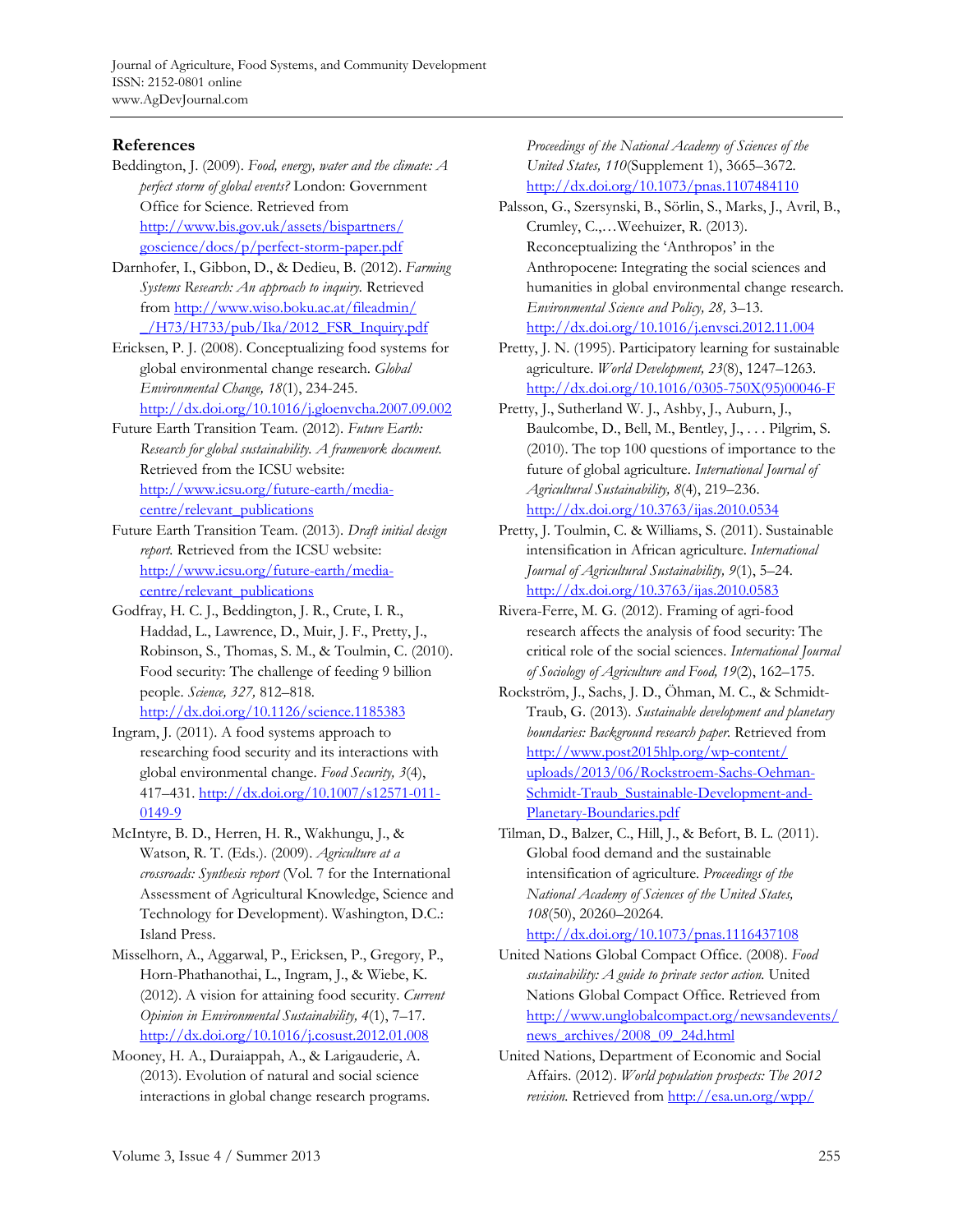#### Appendi x

 Table 1. Research Questions Identified by the Young Researchers at the Food Futures Conference and Grouped into Categories Compared with the 14 Themes Outlined by the Questions Raised by Pretty et al. (2010)

|                                              |                                                                                                                                               | Pretty et al. (2010) Themes a                                                            |                                                               |                                                                          |                                                           |                                                               |                                            |                                                  |                  |                                                          |                                            |                                                                                        |                                 |                                        |                                                   |
|----------------------------------------------|-----------------------------------------------------------------------------------------------------------------------------------------------|------------------------------------------------------------------------------------------|---------------------------------------------------------------|--------------------------------------------------------------------------|-----------------------------------------------------------|---------------------------------------------------------------|--------------------------------------------|--------------------------------------------------|------------------|----------------------------------------------------------|--------------------------------------------|----------------------------------------------------------------------------------------|---------------------------------|----------------------------------------|---------------------------------------------------|
| <b>Future</b><br>Earth<br><b>Themes</b><br>b | Young Scientist Questions by<br>Category                                                                                                      | (a)<br>Climate,<br>water-<br>sheds,<br>water<br>resources,<br>aquatic<br>eco-<br>systems | (b)<br>Soil<br>nutrition,<br>erosion.<br>use of<br>fertilizer | (c)<br>Bio-<br>diversity,<br>ecosystem<br>services,<br>conserva-<br>tion | (d)<br>Energy,<br>climate<br>change,<br>and<br>resilience | (e)<br>Crop<br>production<br>systems<br>and tech-<br>nologies | (f)<br>Crop<br>genetic<br>improve-<br>ment | (g)<br>Pest<br>and<br>disease<br>manage-<br>ment | (h)<br>Livestock | (i)<br>Social<br>capital,<br>gender,<br>and<br>extension | (j)<br>Develop-<br>ment and<br>livelihoods | (k)<br>Gover-<br>nance.<br>economic<br>invest-<br>ment,<br>power,<br>policy-<br>making | (1)<br>Food<br>supply<br>chains | (m)<br>Prices.<br>markets<br>and trade | (n)<br>Con-<br>sumption<br>patterns<br>and health |
|                                              | <b>Farmers and farming systems</b>                                                                                                            |                                                                                          |                                                               |                                                                          |                                                           |                                                               |                                            |                                                  |                  |                                                          |                                            |                                                                                        |                                 |                                        |                                                   |
| DP                                           | 1. How ready are farmers to<br>adopt measures to lower<br>greenhouse gas emissions?                                                           |                                                                                          |                                                               |                                                                          | X                                                         | X                                                             |                                            | X                                                | X                |                                                          |                                            |                                                                                        |                                 |                                        |                                                   |
| DP                                           | 2. How can improved or<br>forgotten crops and farming<br>techniques be used to<br>improve diets and climate<br>resilience?                    |                                                                                          |                                                               | X                                                                        |                                                           |                                                               |                                            | X                                                |                  |                                                          |                                            |                                                                                        |                                 |                                        | X                                                 |
| GD                                           | 3. How can we overcome<br>the problems of food security<br>and carbon emissions in<br>irrigated salinated soils?                              |                                                                                          | X                                                             |                                                                          |                                                           |                                                               |                                            |                                                  |                  |                                                          |                                            |                                                                                        |                                 |                                        |                                                   |
| GD.                                          | 4. How do future changes in<br>growing season length in<br>semi-arid regions affect rain-<br>fed agriculture, and how<br>could farmers adapt? | $\sf X$                                                                                  |                                                               | X                                                                        |                                                           |                                                               |                                            |                                                  | X                |                                                          |                                            |                                                                                        |                                 |                                        |                                                   |
| TS                                           | 5. What are the drivers<br>determining effective<br>farming?                                                                                  |                                                                                          |                                                               |                                                                          |                                                           | X                                                             |                                            |                                                  |                  |                                                          |                                            |                                                                                        |                                 |                                        |                                                   |
| TS                                           | 6. How do we define<br>effective farming at different<br>levels?                                                                              |                                                                                          |                                                               |                                                                          |                                                           | X                                                             |                                            |                                                  |                  |                                                          |                                            |                                                                                        |                                 |                                        |                                                   |
| <b>TS</b>                                    | 7. How do we involve future<br>generations in agriculture?                                                                                    |                                                                                          |                                                               |                                                                          |                                                           |                                                               |                                            |                                                  |                  | $\mathsf{X}$                                             |                                            | X                                                                                      |                                 |                                        |                                                   |
| <b>TS</b>                                    | 8. How can underutilized<br>species be harnessed in<br>future foods?                                                                          |                                                                                          |                                                               | X                                                                        |                                                           |                                                               | X                                          | X                                                | Χ                |                                                          |                                            |                                                                                        |                                 |                                        |                                                   |

256

www.AgDevJournal.com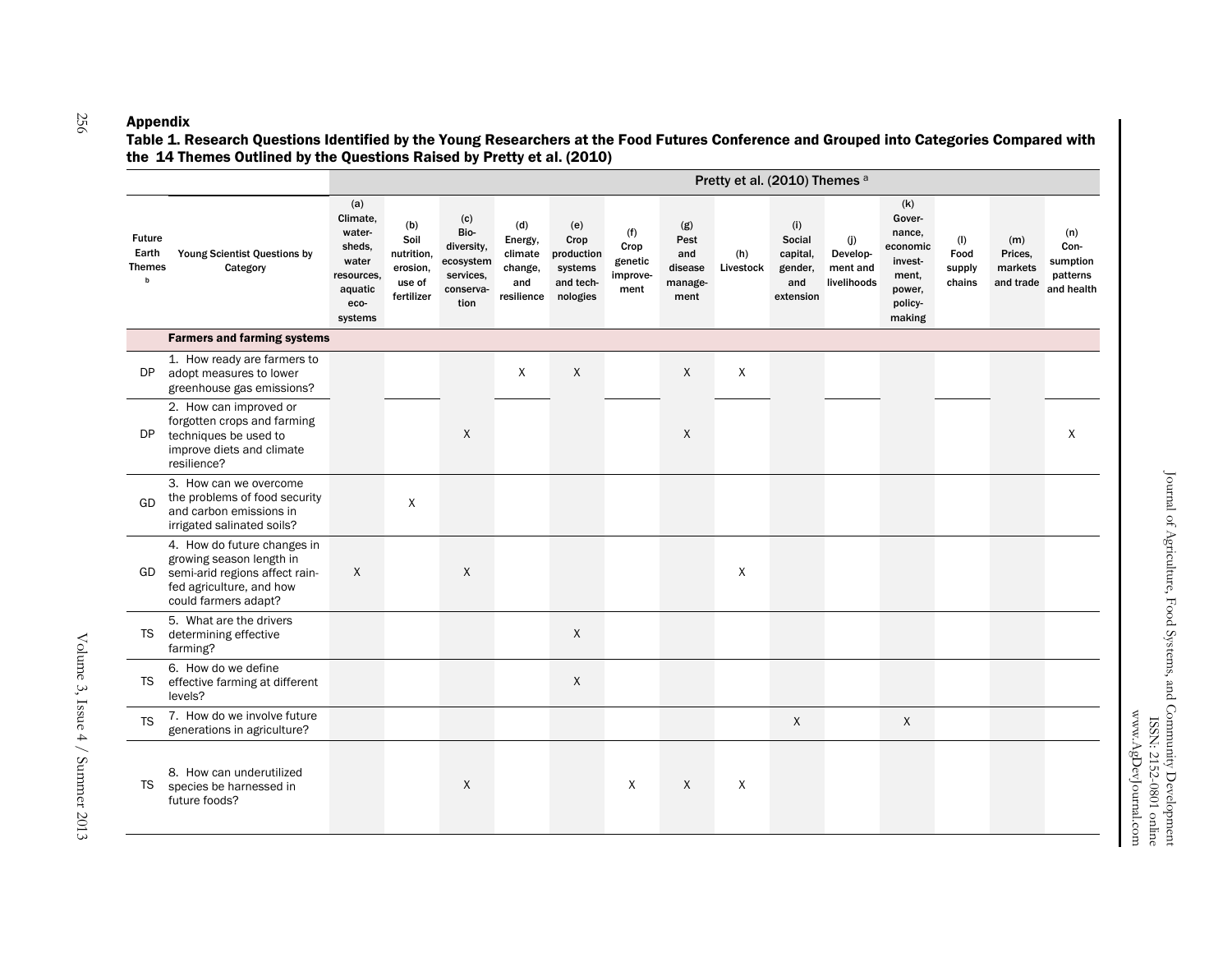|           | <b>Efficiency</b>                                                                                                                                               |   |             |   |  |             |        |   |   |              |              |         |
|-----------|-----------------------------------------------------------------------------------------------------------------------------------------------------------------|---|-------------|---|--|-------------|--------|---|---|--------------|--------------|---------|
| DP        | 9. How can we improve<br>energy efficiency in the food<br>system?                                                                                               |   |             | X |  | $\mathsf X$ |        |   |   | X            |              |         |
| DP        | 10. How can we apply<br>efficient use of renewable<br>energy in food systems?                                                                                   |   |             | X |  |             |        |   |   |              |              |         |
| DP.       | 11. Where can we make the<br>biggest reductions in food<br>waste?                                                                                               |   |             |   |  |             |        |   |   | $\mathsf{X}$ |              | $\sf X$ |
| GD        | 12. Which tools are best for<br>efficient nutrient recycling<br>strategies under different<br>conditions?                                                       | X |             |   |  | $\sf X$     |        |   |   |              |              |         |
|           | <b>Institutions and Governance</b>                                                                                                                              |   |             |   |  |             |        |   |   |              |              |         |
| DP        | 13. Why do we have so<br>much cheap junk food and<br>not enough nutritious food?                                                                                |   |             |   |  |             |        |   | X |              |              | X       |
| DP        | 14. What institutions need<br>to be designed to ensure<br>biodiversity conservation,<br>cultural preservation, and<br>community resilience?                     |   | $\mathsf X$ |   |  | X           |        |   | X |              |              |         |
| <b>DP</b> | 15. What is the influence of<br>trade on the food system?                                                                                                       |   |             |   |  |             |        |   |   |              | $\mathsf{X}$ |         |
| <b>TS</b> | 16. What global trade rules<br>and conventions are needed<br>to promote local food<br>production and distribution<br>systems?                                   |   |             |   |  |             |        |   | X |              | X            |         |
|           | <b>Information and Knowledge Sharing</b>                                                                                                                        |   |             |   |  |             |        |   |   |              |              |         |
| GD        | 17. How do we integrate<br>local traditional knowledge<br>about climate change and<br>effectively transmit<br>sustainable scientific<br>information to farmers? |   |             |   |  |             | $\chi$ | X | X |              |              |         |
| GD        | 18. How can food quality<br>and geographical indication<br>be used to promote more<br>sustainable food?                                                         |   |             |   |  |             |        |   | X | $\mathsf{X}$ |              |         |
| <b>TS</b> | 19. What international alarm<br>systems can be put in place<br>to prevent starvation during<br>local food shortages?                                            |   |             |   |  |             |        |   | X |              |              |         |

Journal of Agriculture, Food Systems, and Community Development Journal of Agriculture, Food Systems, and Community Development<br>ISSN: 2152-0801 online<br>www.AgDevJournal.com

ISSN: 2152-0801 online ww.AgDevJournal.com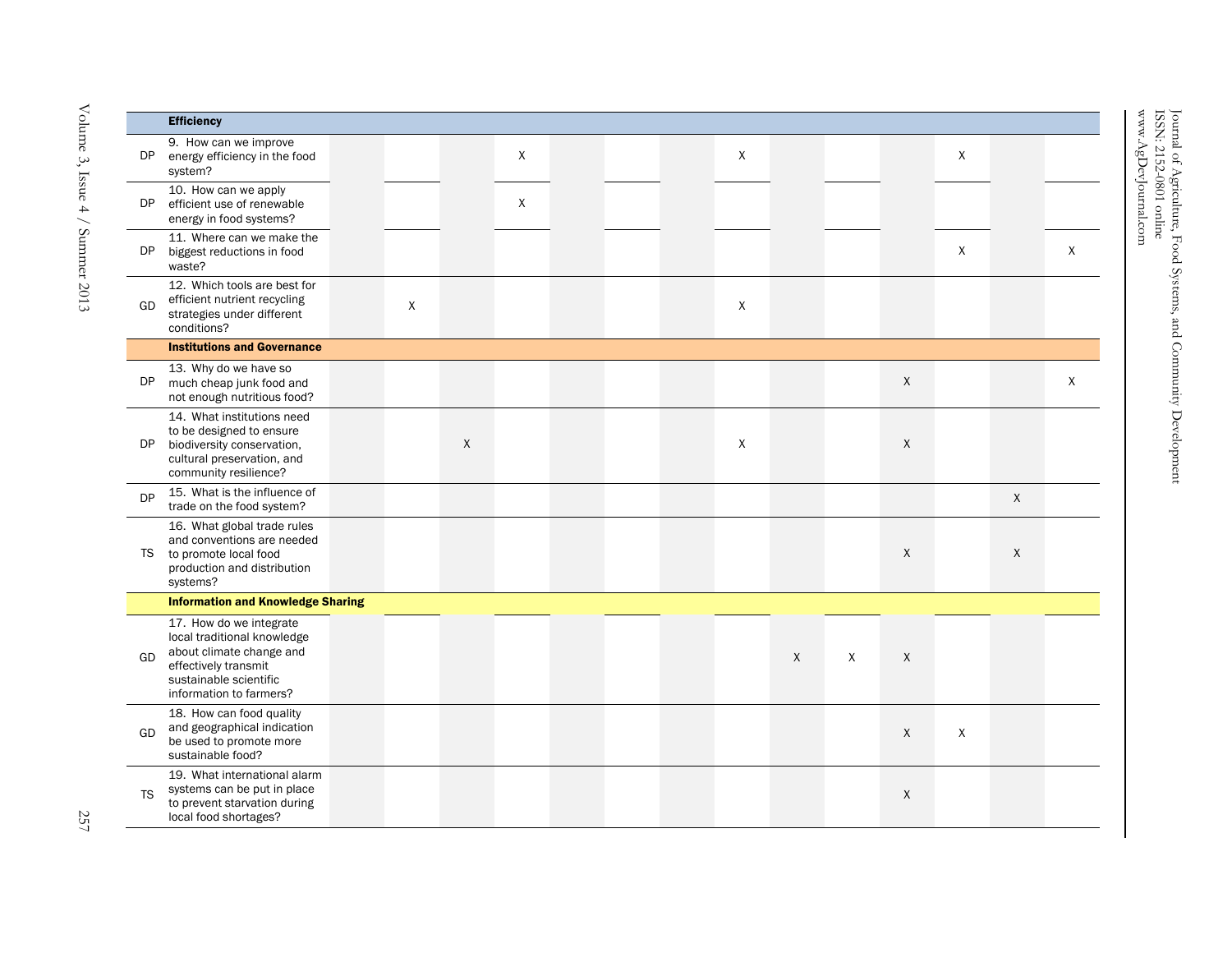| <b>TS</b> | 20. How can we increase<br>awareness of natural<br>resources?                                                                                                    | $\sf X$ | $\mathsf{X}$ |   |   |   |   |              |   |              |  |   |
|-----------|------------------------------------------------------------------------------------------------------------------------------------------------------------------|---------|--------------|---|---|---|---|--------------|---|--------------|--|---|
| <b>TS</b> | 21. How do we design<br>participatory research that<br>taps indigenous knowledge<br>to enhance its capacity to<br>produce enough healthy food<br>for well-being? |         |              |   | X | X | X | $\mathsf{X}$ | X |              |  | X |
|           | <b>Power Dynamics</b>                                                                                                                                            |         |              |   |   |   |   |              |   |              |  |   |
| GD        | 22. How can the public<br>health victory of tobacco<br>policy be a model for over-<br>coming powerful corporate<br>interests in food production?                 |         |              |   |   |   |   |              |   | $\mathsf{X}$ |  |   |
| GD        | 23. How can we incorporate<br>power dynamics into a cross-<br>scale and cross-level analy-<br>sis of the food system?                                            |         |              |   |   |   |   |              |   | $\sf X$      |  |   |
| <b>TS</b> | 24. How can we incorporate<br>power and inequalities in our<br>analysis of food?                                                                                 |         |              |   |   |   |   |              |   | X            |  |   |
| <b>TS</b> | 25. How can we find cultur-<br>ally appropriate ways to<br>empower communities to<br>utilize natural resources in<br>ways that increase<br>community resilience? |         |              |   |   |   |   | $\sf X$      |   | X            |  |   |
|           | <b>Metrics</b>                                                                                                                                                   |         |              |   |   |   |   |              |   |              |  |   |
| DP        | 26. What ecological, eco-<br>nomic, and social metrics<br>beyond GDP do we need to<br>achieve a sustainable food<br>system?                                      |         |              |   |   |   |   | X            |   | X            |  |   |
| <b>DP</b> | 27. Who is going to measure<br>greenhouse gas emissions,<br>and how can it be done in a<br>cost-effective way?                                                   |         |              | X |   |   |   |              |   |              |  |   |
| GD        | 28. What are new methods<br>to identify power trends<br>through interactions of<br>actors? Are new metrics<br>needed?                                            |         |              |   |   |   |   |              |   | $\mathsf{X}$ |  |   |
| TS        | 29. What tools can be used<br>to better inform consumer<br>decisions?                                                                                            |         |              |   |   |   |   |              |   |              |  | X |

Volume 3, Issue 4 / Summer 2013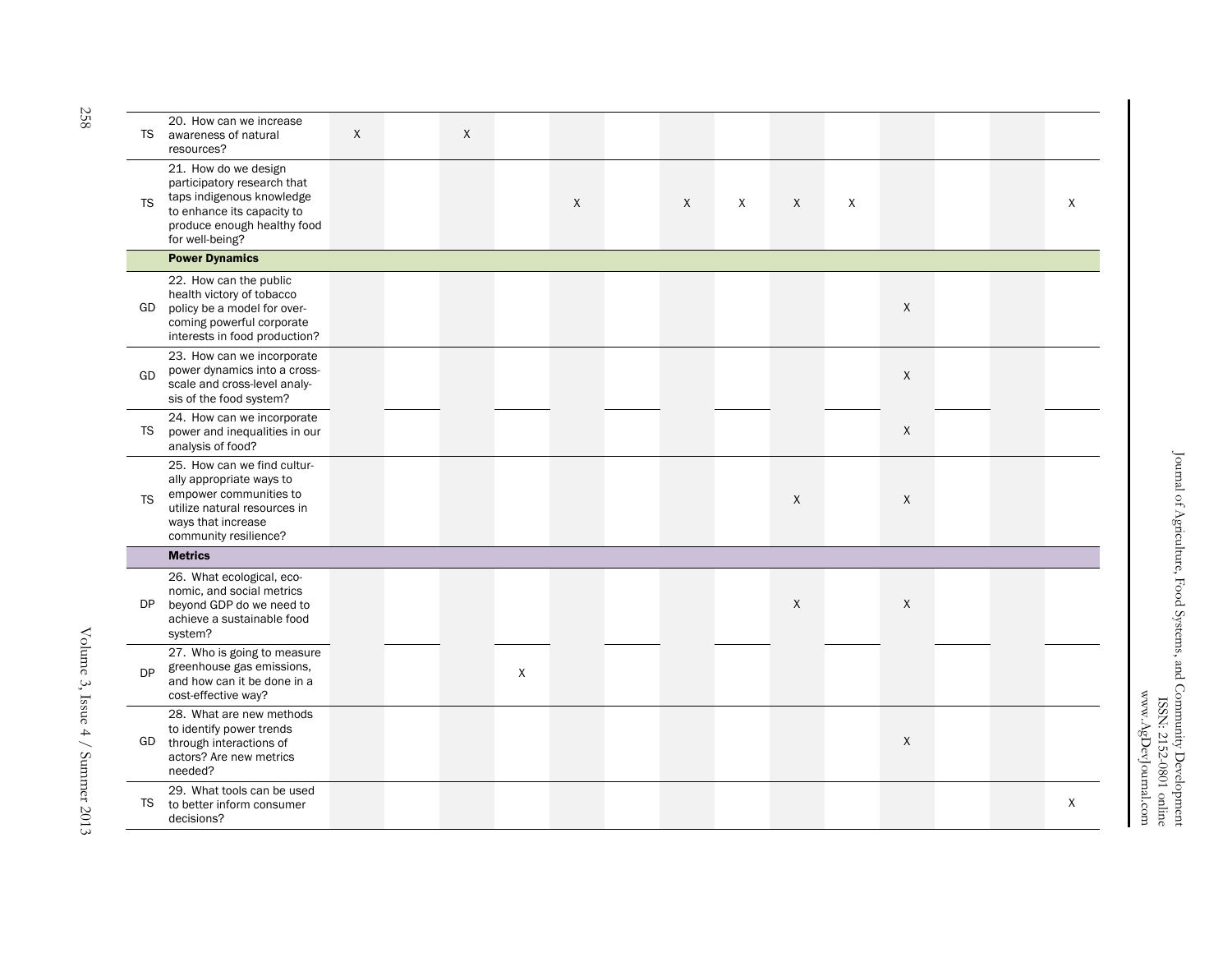|           | <b>Linking Production and Consumption</b>                                                                                                                   |   |   |              |             |                           |              |              |              |              |              |   |         |              |
|-----------|-------------------------------------------------------------------------------------------------------------------------------------------------------------|---|---|--------------|-------------|---------------------------|--------------|--------------|--------------|--------------|--------------|---|---------|--------------|
| <b>DP</b> | 30. What are the<br>mechanisms to harmonize<br>sustainable production with<br>sustainable consumption?                                                      |   |   |              |             |                           |              |              |              |              | $\sf X$      | X |         | X            |
| DP        | 31. What role can diets play<br>in reducing greenhouse<br>gases?                                                                                            |   |   |              | $\mathsf X$ |                           |              | $\mathsf{X}$ |              |              |              |   |         | X            |
| <b>DP</b> | 32. How can we develop and<br>implement technology to<br>improve food quality and<br>reduce carbon emissions?                                               |   |   |              | X           | $\boldsymbol{\mathsf{X}}$ | $\mathsf{X}$ | X            |              |              |              |   |         |              |
| DP        | 33. How would environmen-<br>tal impact information, such<br>as carbon and water<br>footprints, and pricing policy<br>affect consumer decisions?            | X |   |              | X           |                           |              | X            |              |              |              |   | $\sf X$ | X            |
| <b>DP</b> | 34. What mechanisms can<br>promote consumer<br>awareness of sustainable,<br>low-carbon food systems?                                                        |   |   |              |             |                           |              |              |              |              |              | X |         | X            |
| GD        | 35. How can we make<br>people see the links between<br>individual consumption and<br>global impacts?                                                        |   |   |              |             |                           |              |              |              |              | $\chi$       | X |         | $\mathsf{X}$ |
| TS        | 36. How can we reconnect<br>consumers to what and how<br>they eat?                                                                                          |   |   |              |             |                           |              |              |              |              |              |   |         | X            |
|           | <b>Transformation</b>                                                                                                                                       |   |   |              |             |                           |              |              |              |              |              |   |         |              |
| GD        | 37. How can a healthy diet<br>be incorporated with food<br>security and environmental<br>sustainability?                                                    |   |   |              |             |                           |              | X            |              |              |              |   |         | X            |
| <b>TS</b> | 38. What are the enablers of<br>transformations across<br>scales and levels in the food<br>system?                                                          |   |   |              |             |                           |              |              |              |              | $\mathsf{X}$ |   |         |              |
| <b>TS</b> | 39. How do we transform<br>current practice to make the<br>food system "thrivable," and<br>safeguard the long-term<br>future with the resources we<br>have? | X | X | $\mathsf{X}$ | X           | $\boldsymbol{\mathsf{X}}$ |              | X            | $\mathsf{X}$ | $\mathsf{X}$ | X            |   |         | Χ            |
| TS        | 40. How can we improve the<br>multifunctionality of national<br>resources for resilience?                                                                   | X | X | $\sf X$      | X           |                           | $\sf X$      |              |              |              |              |   |         |              |